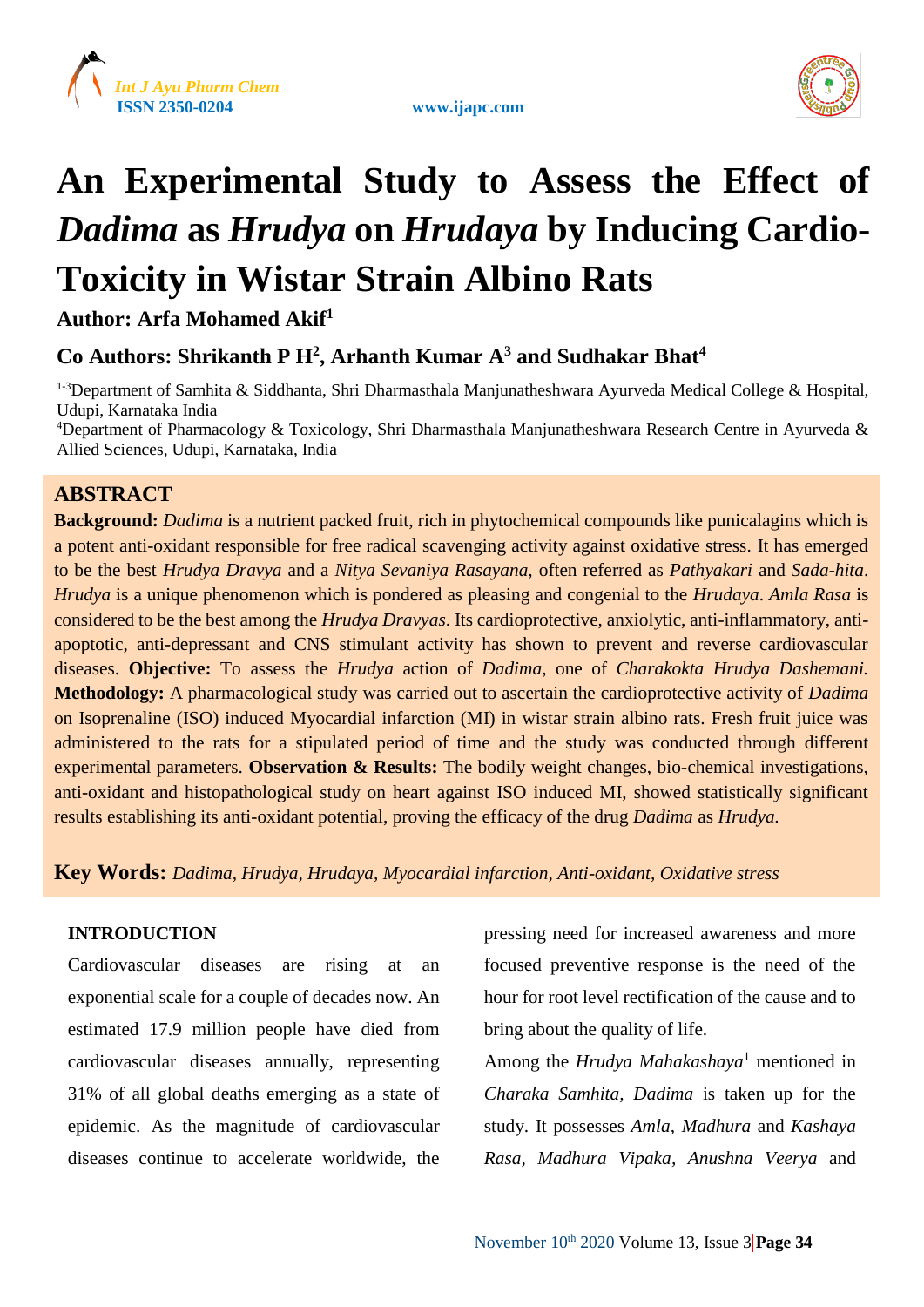# *Int J Ayu Pharm Chem*





*Snighdha Guna*<sup>2</sup> *. "Hrudyaani hrudayaya hitaani amlatvaat" Hrudya* is *Hrudaya Hita* because of the presence of  $Amla Rasa$  in it<sup>3</sup>, which helps in breaking down the *Hrudroga Samprapti* effectively. *Amla Rasa* and *Rakta Dhatu* are closely related to each other in terms of *Panchabhautikatva, Guna*, influence on *Dosha* and *Hrudaya, Nidana, Roga* and *Chikitsa* thereby contributing their combined effect in understanding the mechanism of *Hrudya Karma*. *Dadima*, the cheapest and easily available dietary fruit can play a major role in the treatment of *Hrudroga* in a preventive way, as oxidative stress forms the main reason for CVD.

#### **Objective:**

To assess the *Hrudya* action of *Dadima,* one of *Charakokta Hrudya Dashemani.*

## **METHODOLOGY**

To assess the effect of *Dadima* on Isoprenaline (ISO) induced Myocardial infarction (MI) in Wistar strain albino rats.

 $\triangleright$  Weight of the heart. body weight changes and clotting time.

 Anti-oxidant property of heart– catalase, lipid peroxidase and protein.

 $\triangleright$  Cardiac cyto-architecture (histopathology).

 $\triangleright$  Serum biochemical parameters - SGOT, SGPT, serum total cholesterol, serum triglycerides, serum creatinine, serum glucose, LDH activity, Blood urea and CK-MB.

#### **Plant material and extract preparation:**

Fully matured seasonal fruits of *Dadima* (pomegranate) were collected from nearby market in Udupi. Fresh fruits were peeled and seeds were collected in a soft white cotton cloth and squeezed to get the juice extract, measured and used.

#### **Experimental animals:**

Wistar strain albino rats of either sex, weighing between 200-250g were obtained from the animal house attached to S.D.M Centre for Research in Ayurveda and Allied Sciences, Udupi. They were housed in standard transparent polypropylene cages with wheat husk bedding, renewed every 24hours. They were kept under controlled room temperature at around  $25\pm3c$  with relative humidity of 40-60%, on a 12hour natural day and night cycle. They were acclimatized in the laboratory condition for two weeks prior to the experimentation. They were fed with standard rat pellet diet and tap water *ad libitum.* IAEC had approved the experimental protocol (IAEC No-SDMCRA/IAEC/SS-03) and the care of animals was undertaken as per the CPCSEA guidelines.

#### **Chemicals:**

Chemical to induce MI – Isoprenaline hydrochloride (ISO) 15627-5G, source # BCBW7995, batch no. # 0000069674 by SIGMA – ALDRICH.

Other chemicals **-** All other chemicals and reagents used in the study were procured from standard and reputed firms.

#### **Experimental design:**

November 10<sup>th</sup> 2020 Volume 13, Issue 3 **Page 35** Rats were randomly divided into 3 groups of 6 rats each as mentioned in table no.1. Group 1 received standard rat pellet diet and tap water *ad libitum* for 21 consecutive days and served as normal control group. Group 2 rats received the same as group 1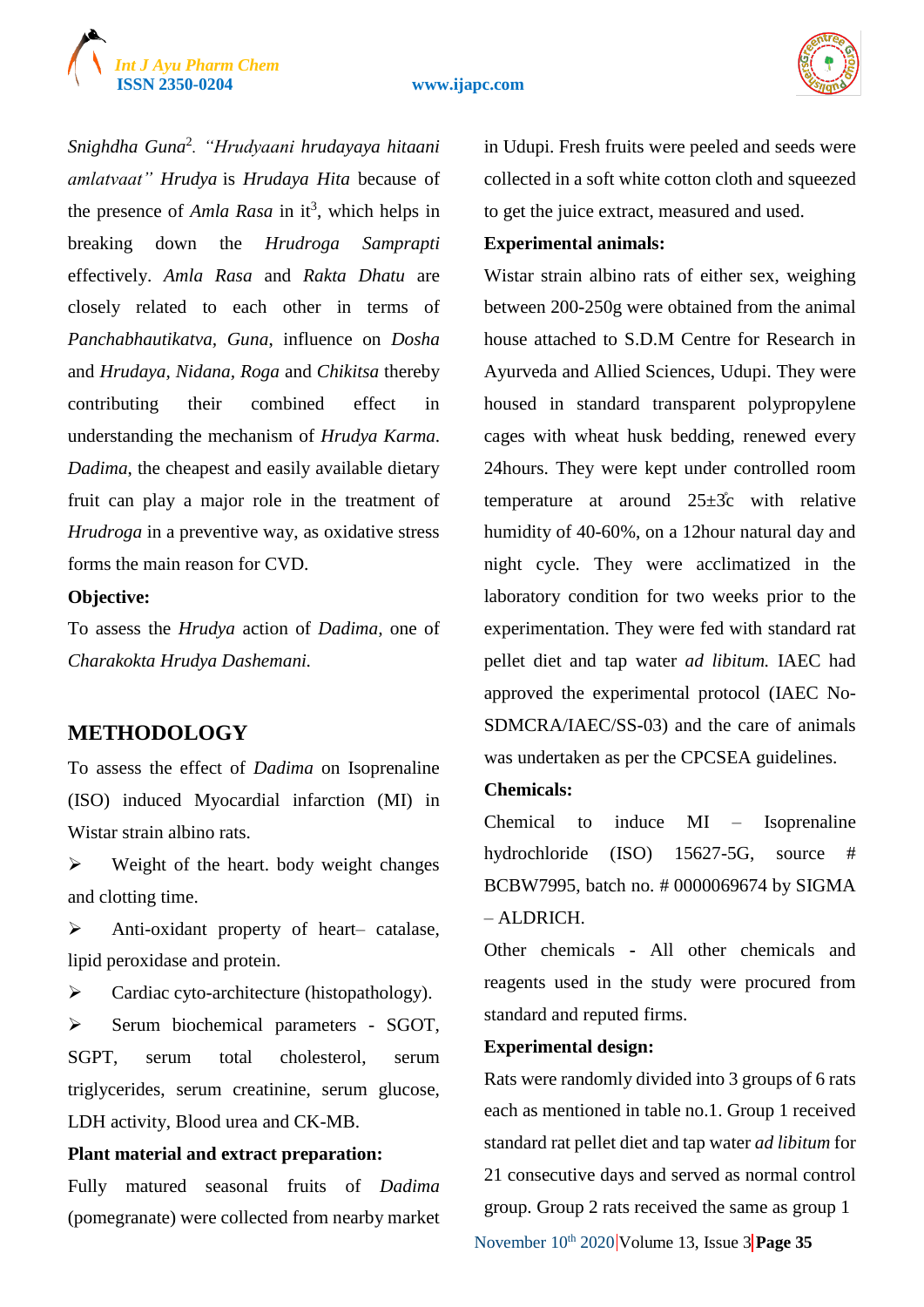

**ISSN 2350-0204 www.ijapc.com**



| Day              | Control group $(G1)$ | $ISO$ control $(G2)$         | Test group $(G3)$              |
|------------------|----------------------|------------------------------|--------------------------------|
| $1st - 20th$ day | Normal diet          | Normal diet                  | Test drug                      |
| $20th$ day       | Normal diet          | $ISO$ (1 <sup>st</sup> dose) | Test drug + $ISO(1^{st}$ dose) |
| $21st$ day       | Normal diet          | ISO(2 <sup>nd</sup> dose)    | Test drug + $ISO(2nd dose)$    |

**Table 1** Experimental design & Animal grouping

in addition, it received isoprenaline 80mg/kg body wt. subcutaneously on  $20<sup>th</sup>$  and  $21<sup>st</sup>$  day at an interval of 24 hours and served as ISO control group. Group 3 rats were pre-treated with 4.5ml/kg body wt. fruit juice extract of *Dadima* for a period of 21 consecutive days, in addition it received isoprenaline 80mg/kg body wt. subcutaneously on  $20<sup>th</sup>$  and  $21<sup>st</sup>$  day at an interval of 24 hours and served as test group. Rats were weighed regularly every 4<sup>th</sup> day.

On 22nd day, 24 hours after the last dose of isoprenaline, rats were anesthetised and blood samples were collected from retro-orbital puncture for the estimation of clotting time and biochemical parameters such as CK-MB, LDH activity, SGOT, SGPT, total cholesterol, triglycerides, serum creatinine, glucose and blood urea.

The rats were weighed and sacrificed by overdose of diethyl ether anesthesia. The abdomen was opened through midline incision and then heart was dissected out along with aorta, weighed, and transferred to normal saline for assessment of antioxidant property of heart by following the standard operating procedures(SOP) for catalase activity(Sinha1972), lipid peroxidase activity(Ohkawaet al.,1979) and protein estimation (Lowry's method). The specimen meant for the cardiac cyto-architecture (histopathology)was transferred into 10% formalin solution. The tissue was embedded in paraffin. The section was cut into 5-6 µm thickness and stained with hematoxylin-eosin stain and mounted in diphenyl phthalein xylene. The histopathological changes of heart tissue were observed under compound microscope and microphotographs were taken.

#### **Statistical analysis:**

The experimental data was expressed as mean  $\pm$ SEM. Statistical analysis was carried out by oneway ANOVA followed by Dunnett's multiple comparison t-test with post HOC test.A level for p<0.05 was considered statistically significant, p<0.01 was considered statistically very significant and p<0.0001 was considered statistically extremely significant.

|  |  |  | <b>Table 2</b> Effect of fruit juice extract of <i>Dadima</i> on cardio-toxicity induced experiment |
|--|--|--|-----------------------------------------------------------------------------------------------------|
|--|--|--|-----------------------------------------------------------------------------------------------------|

| <b>THERE</b> EXPOSUTED FOR THE PROPERTY OF DRUGGING ON CHAIGHT THOROCO CAPOLITICAL |                  |                      |                      |  |  |
|------------------------------------------------------------------------------------|------------------|----------------------|----------------------|--|--|
|                                                                                    | Normal control   | ISO control $\omega$ | Test drug + ISO #    |  |  |
| Body weight (g)                                                                    | $9.65 \pm 0.525$ | $32.47 \pm 3.118**$  | $54.40 \pm 3.221$ ** |  |  |
| Weight of heart $(g)$                                                              | $0.81 \pm 0.010$ | $0.96 \pm 0.056*$    | $1.01 + 0.024$       |  |  |
| Clotting time                                                                      | $1.5 \pm 0.223$  | $1.5 \pm 0.223$      | $2 \pm 0.2582$       |  |  |

Data expressed in mean  $\pm$  SEM, \*p<0.05, \*\*p<0.01, @ - compared with normal control, # - compared with ISO control **OBSERVATION & RESULTS** In table no.2, both the test group and ISO control increase in bodyweight in comparison to the

group resulted in statistically very significant

November 10<sup>th</sup> 2020 Volume 13, Issue 3 Page 36 normal control group. The ISO control group showed a statistically significant increase in weight of heart when compared with the normal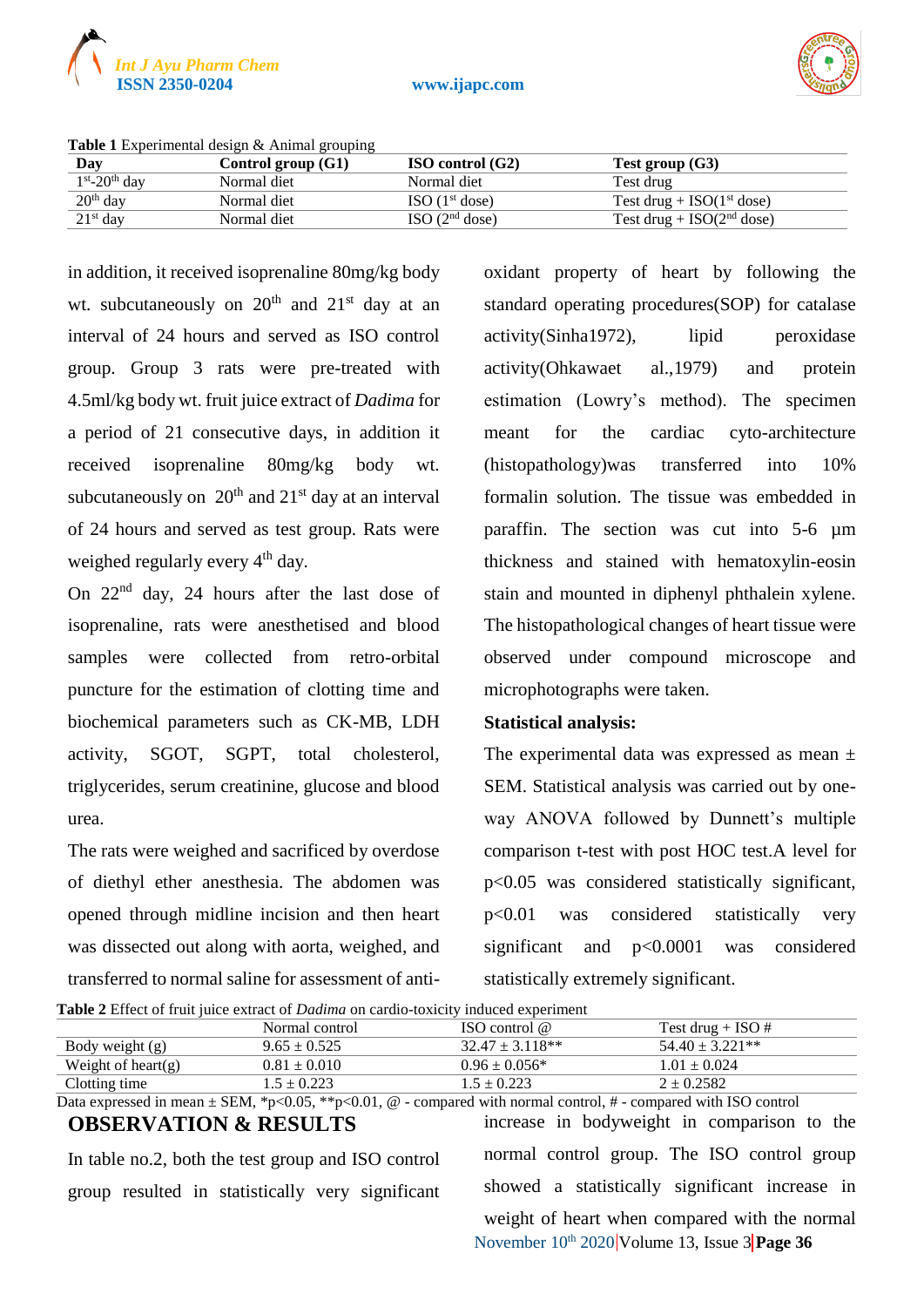



control group and the test group showed statistically non-significant increase in weight of heart in comparison to ISO control group. In ISO control group, statistically no changes were observed with clotting time in comparison to the normal control group and the test group showed statistically non-significant increase in clotting time when compared with the ISO control group.

In table no.3, significant increase in the LDH, SGPṬ and serum creatinine activity were observed, non-significant increase was noted in CK-MB, SGOT and triglycerides and nonsignificant decreased activity was seen in total cholesterol and blood urea values in ISO treated myocardial infarcted rats as compared to the control group.

**Table 3** Effect of fruit juice extract of *Dadima* on biochemical parameters

| Tuble & Enforced Hunt funce entruer of <i>Dumma</i> on crochemical parameters |                     |                      |                      |  |  |
|-------------------------------------------------------------------------------|---------------------|----------------------|----------------------|--|--|
|                                                                               | Normal control      | ISO control $@$      | Test drug + ISO $#$  |  |  |
| $CK-MB$ ( $IU/L$ )                                                            | $127.6 \pm 23.224$  | $208.54 \pm 30.536$  | $143.82 \pm 17.427$  |  |  |
| LDH activity (IU/L)                                                           | $210.66 \pm 34.216$ | $616.7 \pm 55.469**$ | $550.93 \pm 123.36$  |  |  |
| SGOT activity (IU/L)                                                          | $116.83 \pm 5.016$  | $130 \pm 11.520$     | $127.16 \pm 8.998$   |  |  |
| SGPT activity (IU/L)                                                          | $55.5 \pm 4.039$    | $79.16 \pm 5.828**$  | $69 \pm 3.033$       |  |  |
| Total cholesterol (mg/dl)                                                     | $70.33 \pm 4.731$   | $58.5 \pm 6.276$     | $74.75 \pm 9.349$    |  |  |
| Triglycerides (mg/dl)                                                         | $89.66 \pm 5.220$   | $118.33 \pm 10.704$  | $101.5 \pm 8.671$    |  |  |
| Serum creatinine (mg/dl)                                                      | $0.36 \pm 0.021$    | $0.5 \pm 0.036**$    | $0.53 \pm 0.021$     |  |  |
| Glucose $(mg/dl)$                                                             | $93 \pm 2.033$      | $99.16 \pm 5.263$    | $151.83 \pm 5.576**$ |  |  |
| Blood urea (mg/dl)                                                            | $51 \pm 2.817$      | $45.16 \pm 4.743$    | $44 \pm 2.408$       |  |  |

Data expressed in mean  $\pm$  SEM, \*p<0.05, \*\*p<0.01, @ - compared with normal control, # - compared with ISO control Extract pre-treated test group non-significantly reduced the activity of serum biomarkers such as LDH, SGPT, SGOT, CK-MB, triglycerides and blood urea levels and non-significant increase was noted in total cholesterol and serum creatinine levels as compared to ISO control group.

|  |  |  |  |  | <b>Table 4</b> Effect of fruit juice extract of <i>Dadima</i> on anti-oxidant activity of heart: |
|--|--|--|--|--|--------------------------------------------------------------------------------------------------|
|--|--|--|--|--|--------------------------------------------------------------------------------------------------|

| <b>THERE</b> TEMPERATURE THE PARTIE OF DRIVING ON ANY CARGEMENT ACTIVITY OF HOURS.                                   |                    |                    |                     |  |  |
|----------------------------------------------------------------------------------------------------------------------|--------------------|--------------------|---------------------|--|--|
|                                                                                                                      | Normal control     | ISO control $@$    | Test drug + ISO $#$ |  |  |
| Catalase activity                                                                                                    | $0.928 \pm 0.071$  | $1.493 \pm 0.204$  | $1.416 \pm 0.2590$  |  |  |
| Lipid peroxidase                                                                                                     | $1.473 \pm 0.0871$ | $1.603 \pm 0.5010$ | $1.018 \pm 0.0219$  |  |  |
| Protein estimation                                                                                                   | $0.054 \pm 0.0053$ | $0.04 \pm 0.0026$  | $0.065 \pm 0.014$   |  |  |
| Data expressed in mean $\pm$ SEM, *p<0.05, **p<0.01, @ - compared with normal control, # - compared with ISO control |                    |                    |                     |  |  |

In table no.4, non-significant elevation in the catalase and lipid peroxidase activity and nonsignificant reduction in the protein estimation was observed in ISO treated group as compared to the normal control.

Whereas, non-significant decrease values of catalase and lipid peroxidase activity and nonsignificant increased values in protein estimation were obtained in the test group as compared to ISO control.

**Histopathological examination of heart tissue:** 

Normal cyto-architecture was observed with no specific changes noted in normal control rats. The tissue sections showed vacuolation of muscle fibres with inflammatory cells. Many degenerated muscle fibres were also seen. There were many areas of necrosis also. Severe toxic changes were noted ISO control. The changes observed in test group compared with ISO control there was only slight reduction in inflammation, degeneration and necrosis. Moderate toxic changes were noted. Mild protection was seen.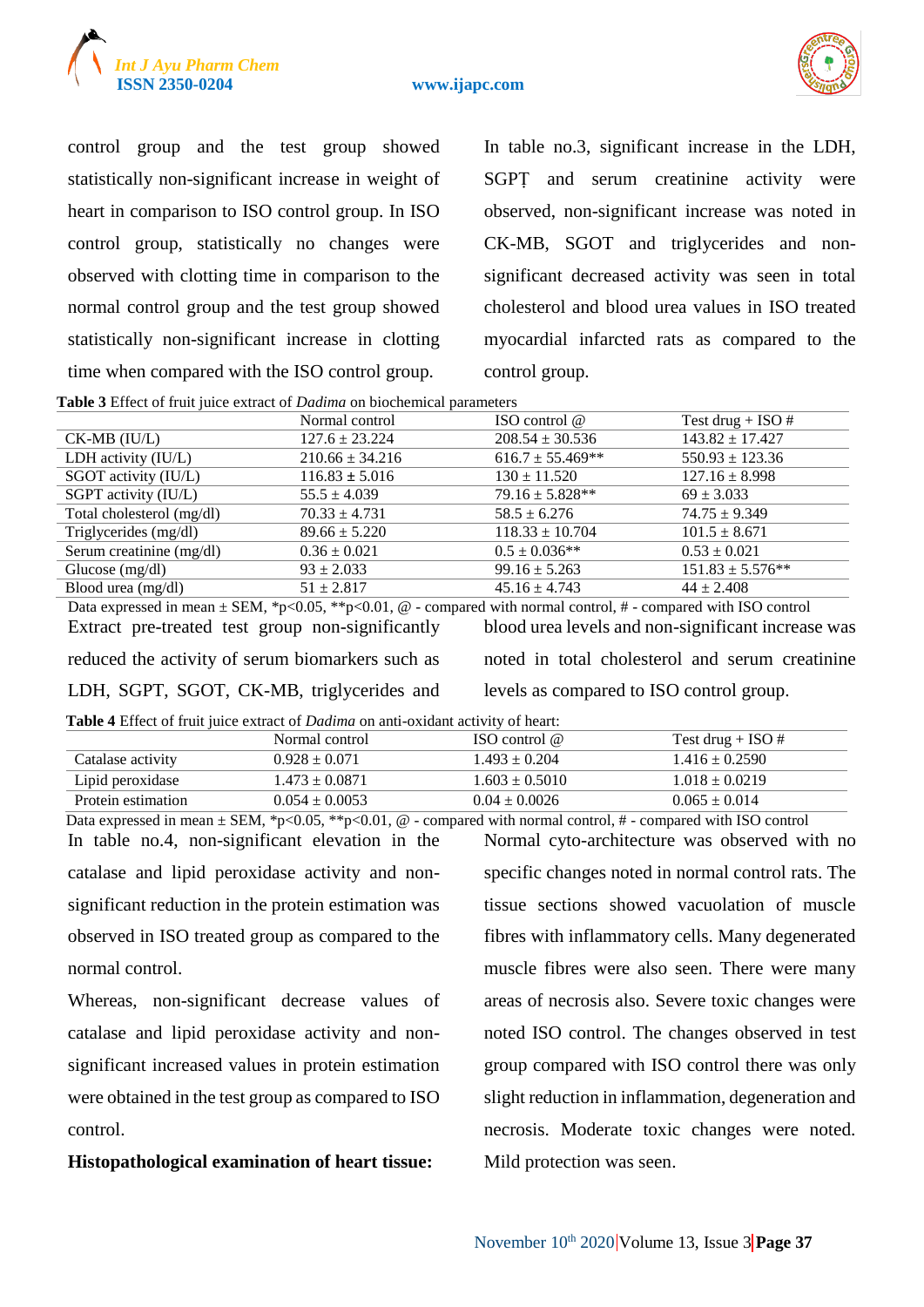



#### **DISCUSSION**

The pathophysiological and morphological aberrations produced in the heart of a myocardial necrotic rat model are comparable to those taking place in human MI. The low mortality, high reproducibility and validity compared with other animal models make it more suitable for the evaluation of cardioprotective agents.

# **ISO induced myocardial damage in the rat model:**

Isoprenaline hydrochloride $(ISO)^4$  a synthetic catechol compound and a potent β-adrenergic agonist with peripheral vasodilator, bronchodilator and cardiac stimulant properties was used.

ISO exerts its effect on the β-1 adrenergic receptors in the myocardium, thereby increasing heart rate and cardiac output. In addition, it acts on β-2 adrenergic receptors in bronchiolar and vascular smooth muscle, thereby causing muscle relaxation.

It is found to cause severe oxidative stress in the myocardium resulting in the infarct like necrosis of heart muscle. Prolonged ISO exposure causes myocardial hypertrophy in animals. Thus, ISO is employed at submaximal dose as a non-invasive method to induce myocardial lesions in rats.

ISO induces cardiac necrosis by several mechanisms which include increased oxygen consumption, poor oxygen utilization, increased calcium overload and accumulation, altered myocardial cell metabolism, deranged electrolytes, altered membrane permeability, intracellular acidosis, oxidation of

catecholamines, excessive formation of free radicals and increased levels of lipid peroxidases.

**Mechanism of** *Dadima* **as cardioprotective in ISO induced MI:**

Anti-oxidants are compounds that inhibit oxidation. Anti-oxidants are bodyguards for the heart vessels which prevent them from clogging. The anti-oxidants present in *Dadima* such as punicalagins, ellagitannins, flavonoids, βcarotene, vitamin-c terminate these chain reactions by neutralizing the free radicals by preventing them from damaging the body. They often act by donating electrons to the free radicals making them more stable.



the myocardium The fruit juice extract of *Dadima*, has shown to protect against ISO induced cardiac damage<sup>5</sup> through attenuation of oxidative stress(fig.1) by increased serum anti-oxidant capacity, reduction of plasma lipids and LPO, decreased oxidised LDL uptake by macrophages, decreased intima media thickness, decreased atherosclerotic lesion areas, enhanced biological actions of nitric oxide, decreased inflammation leads to scavenging of free radicals and ROS and myocardial tissue necrosis. This would then protect and maintain the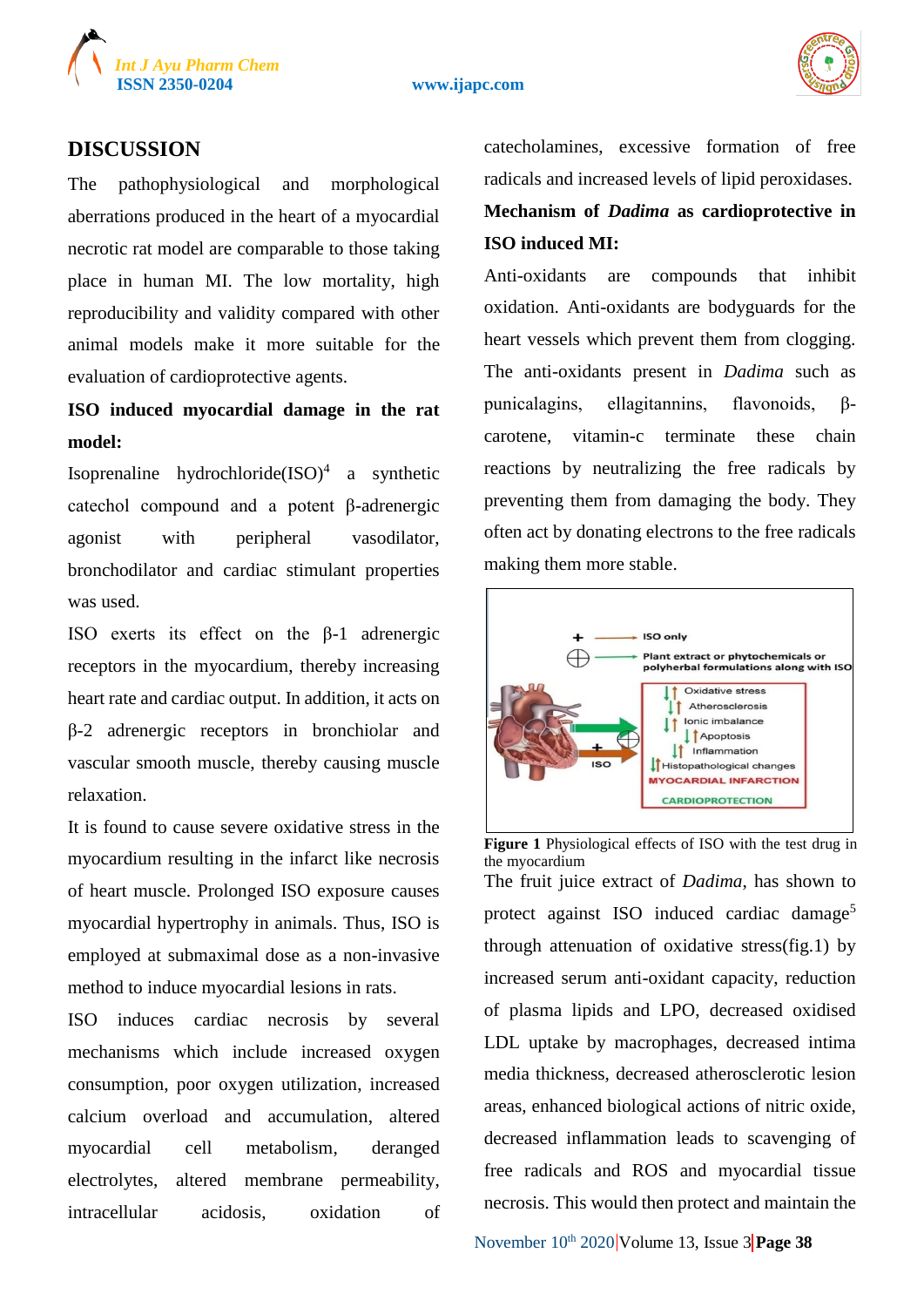#### **ISSN 2350-0204 www.ijapc.com**



natural permeability and structural integrity of the heart, preventing the leakage of cardiac diagnostic marker enzymes including CK-MB , LDH, AST, SGOT and membrane disruption.

**Effect on anti-oxidants of heart:**

Oxidative stress<sup>6</sup> is defined as an imbalance between the production of reactive oxygen species (ROS) and reactive metabolites, and their elimination by protective mechanisms comprising an enzymatic defence system which include superoxide dismutase (SOD), catalase (CAT) and glutathione peroxidase (GPx).

Catalase<sup>7</sup> is an enzymatic anti-oxidant present in the peroxisome of aerobic cells and very efficient in regulating the production of ROS through catalytic removal and conversion of superoxide radicals to hydrogen peroxide, and hydrogen peroxide to water and molecular oxygen thereby neutralising the chain reaction initiated by the free radicals. The catalase activity was found to be non-significantly decreased in all the treated groups in comparison to the ISO control group statistically. Wherein statistically non-significant increase of CAT was noted in ISO control group when compared with normal control. Hence, only moderate effect of *Dadima* on CAT activity was noted against the ISO induced cardiac damage.

The free radicals attack all major classes of biomolecules, mainly the polyunsaturated fatty acids (PUFA) of cell membranes. The oxidative damage of PUFA, known as lipid peroxidation<sup>8</sup> is particularly destructive because it proceeds as a self-perpetuating chain reaction forming peroxyl radicals, which are the carriers of the chain

reactions. LPO has been widely associated with the tissue injuries and diseases. The tissue LPO activity was determined by measuring the content of Thiobarbituric acid reactive substances (TBARs). The LPO activity in the ISO control group showed non-significant increase in comparison to normal control. Whereas, in the test group non-significant decrease was observed in LPO activity when compared to ISO control group. Therefore, it can be inferred that the test drug *Dadima*, plays a significant role in reducing the ISO induced cardiac injury.

There is increasing evidence about the significant anti-oxidant activity in proteins<sup>9</sup> such as albumin. They inhibit lipid oxidation through multiple pathways including inactivation of reactive oxygen species (ROS), scavenging free radicals, chelation of pro-oxidative transition metals and reduction of hydroperoxides. Statistically, nonsignificant increase was observed in the protein activity when compared with the ISO control group. The non-significant decrease of protein activity in ISO control have provided a better evidence proving the efficacy of *Dadima* as cardioprotective against oxidative damage caused by ISO.

November 10<sup>th</sup> 2020 **Volume 13, Issue 3 Page 39** Oxidative stress and the free radicals can be understood by relating it to the concept of *Aama* in Ayurveda. *Aama Samdharana* resulted from vitiation of *Tridoshas* and *Srotorodha*, hampers the *Agni* at the level of *Jataragni* and *Rasagni* leading to *Rasa Dushti*, can also be interpreted as the state of oxidative stress causing *Hrudroga*. This *Dushita Rasa-Rakta* complex along with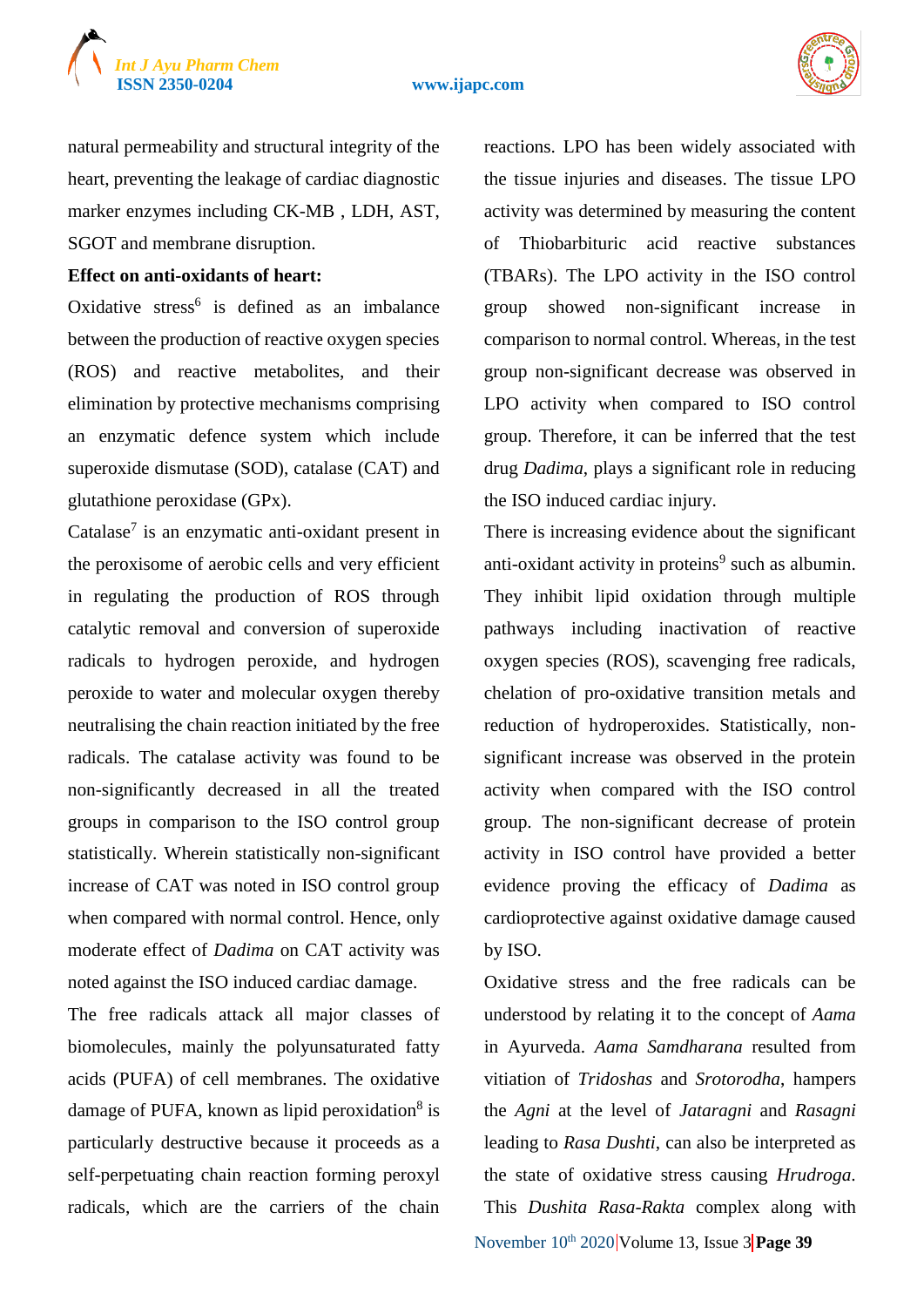



*Avalambaka Kapha* hinders the normal functioning of *Hrudaya*, creating obstruction in *Rasavaha Srotas* and leading to aggravation of *Vata*.

*Dadima* brings about the qualities of *Amla Rasa*<sup>10</sup> like *Vatanulomana, Agni Deepana, Aama Pachana* does the *Sroto Shodhana* by virtue of its *Agneya* nature which activates the microcirculation. Thus, *Dadima* acts at the level of *Rasa* which in turn facilitates the synthesis and nourishment of successive *Dhatus* resulting in *Deha Brmhana, Hrudaya Tarpana* and *Preenana* thereby increasing *Bala* and *Urja*.

The effect of *Rasayana* can be attained by the mere intake of *Nitya Sevaniya Dravyas*<sup>11</sup> like *Dadima*, this being *Amla Rasa Pradhana* produces the effect of *Brumhana* and *Balakara*. As *Amla Rasa* is having *Prithvi Mahabhoota* along with *Agni*<sup>12</sup>, it does the *Brumhana* of *Shareera*. Thus, a strong relationship can be established between *Rasayana* and its anti-oxidant potential, proving the efficacy of the drug *Dadima* as *Rasayana.*

No specific changes were observed in this experiment to check the efficacy of *Dadima* on clotting time factor. However, the haemostatic quality of *Dadima* can be inferred from the references available in our classics where the *Dadima Rasa* was used as *Pana* in the treatment of *Rakta-atisara*<sup>13</sup> and *Dadima Pushpa Toya* was used as *Nasya* in *Granapravrutta Raktapitta Chikitsa*<sup>14</sup> *.* This may be due to *Grahi* property of *Dadima.*

#### **CONCLUSION**

The study was mainly aimed at protective and preventive care towards cardiac ailments caused due to oxidative stress with the help of *Nityasevaniya Aahara Dravyas* like *Dadima.* The juice extract of *Dadima* was proved to possess anti-oxidant, anti-inflammatory, anti-apoptotic, anti-atherosclerotic and haemodynamic properties acting as a free radical scavenger in oxidative stress showing prevention and reversal of CVD. Thus, Dadima was proved to protect the heart against ISO induced myocardial damage in wistar strain rats.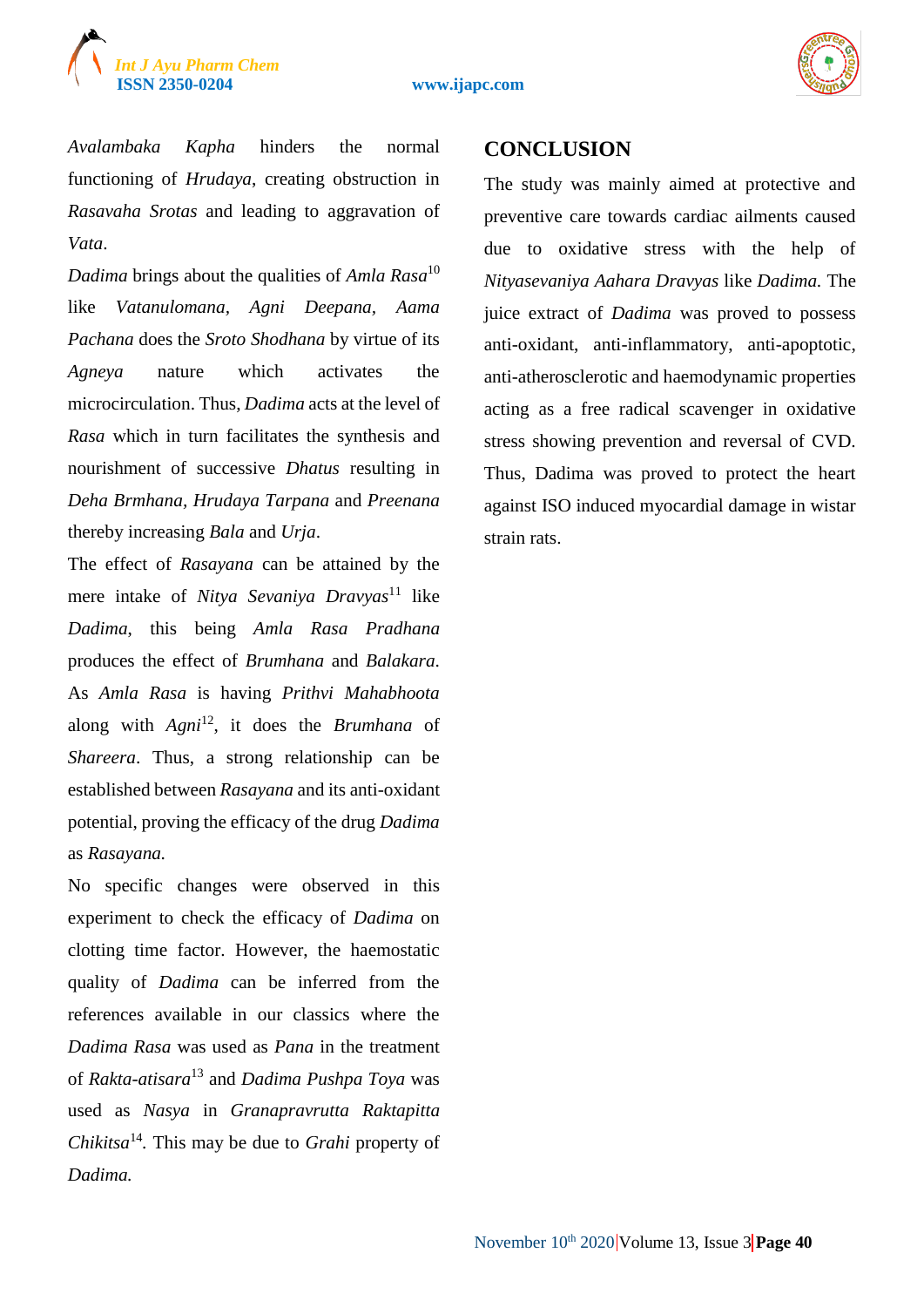

**ISSN 2350-0204 www.ijapc.com**



#### **REFERENCES**

1. Acharya YT, editor,  $(1<sup>st</sup> ed.),$  Ayurveda Deepika commentary of Sri Chakrapanidatta on Charaka Samhita of Agnivesha, Sutra Sthana; Shadvirechanashateeya Adhyaya, Chapter 4, Verse 10, Varanasi: Chaukhambha Surbharati Prakashan, Reprint 2011; P-32.

2. Sharma P. C, Yelne M.B, Dennis T.J,  $(1<sup>st</sup>)$ ed.), Database on medicinal plants used in Ayurveda, Vol 2, New Delhi: Central Council for Research in Ayurveda and Siddha, Reprint 2005; P-177.

3. Kaviraja Shree Narendranath Sengupta & Balaichandra Sengupta, editors, Jalpakalpataru commentary by Mahamahopadhyaya Shri Gangadhara Kaviratna Kaviraja on Charaka Samhita of Agnivesha, Sutra Sthana; Shadvirechanashateeya Adhyaya, Chapter 4, Verse 10(4), New Delhi: Chaukambha Orientalia, Reprint 2009; P-254.

4. Khalil MI, Ahmed I, Ahmed R, et al. Amelioration of Isoproterenol-Induced Oxidative Damage in Rat Myocardium by Withania somnifera Leaf Extract. Biomed Res Int. 2015;2015:624159. doi:10.1155/2015/624159.

5. Zheng Wei Wong, Punniyakoti Veeraveedu Thanikachalam, Srinivasan Ramamurthy, et al. Molecular understanding of the protective role of natural products on isoproterenol-induced myocardial infarction: A review. Biomedicine & Pharmacotherapy. 2017; doi:10.2017/1145-1166.

6. Pizzino G, Irrera N, Cucinotta M, et al. Oxidative Stress: Harms and Benefits for Human Health. Oxid Med Cell Longev. 2017;2017:8416763. doi:10.1155/2017/8416763. 7. Nandi A, Yan LJ, Jana CK, Das N. Role of Catalase in Oxidative Stress- and Age-Associated Degenerative Diseases. Oxid Med Cell Longev. 2019;2019:9613090. Published 2019 Nov 11. doi:10.1155/2019/9613090.

8. Satish Balasaheb Nimse, Dilipkumar Pal, Free radicals, natural antioxidants, and their reaction mechanisms**, RSC Adv.**, 2015,**5**, 27986- 28006.

9. Ryan J. Elias , Sarah S. Kellerby & Eric A. Decker (2008) Antioxidant Activity of Proteins and Peptides, Critical Reviews in Food Science and Nutrition, 48:5, 430-441, DOI: 10.1080/10408390701425615.

10. Acharya YT, editor,  $(1<sup>st</sup> ed.)$ , Ayurveda Deepika commentary of Sri Chakrapanidatta on Charaka Samhita of Agnivesha, Sutra Sthana; Athreyabhadrakapeeya Adhyaya: Chapter 26, Verse 42(2), Varanasi: Chaukhambha Surbharati Prakashan, Reprint 2011; P-144.

11. Paradakar BH, editor,  $(1<sup>st</sup>$  ed.), Sarvanga Sundara Vyakhya of Arunadutta and Ayurveda Rasayana of Hemadri on Ashtanga Hrudaya of Vaghbhata, Sutra Sthana; Matrashiteeya Adhyaya: Chapter 8, Verse 42-43, Varanasi: Chaukhambha Sanskrit Sansthan, Reprint 2016; P-157.

November 10<sup>th</sup> 2020 Volume 13, Issue 3 Page 41 12. Acharya YT, editor,  $(1<sup>st</sup> ed.),$  Nibandha Sangraha commentary by Sri Dalhanacharya and Nyaya Chandrika Panjika commentary by Sri Gayadasacharya on Sushruta Samhita of Sushruta, Sutra Sthana; Rasavisheshavijnaneeya Adhyaya: